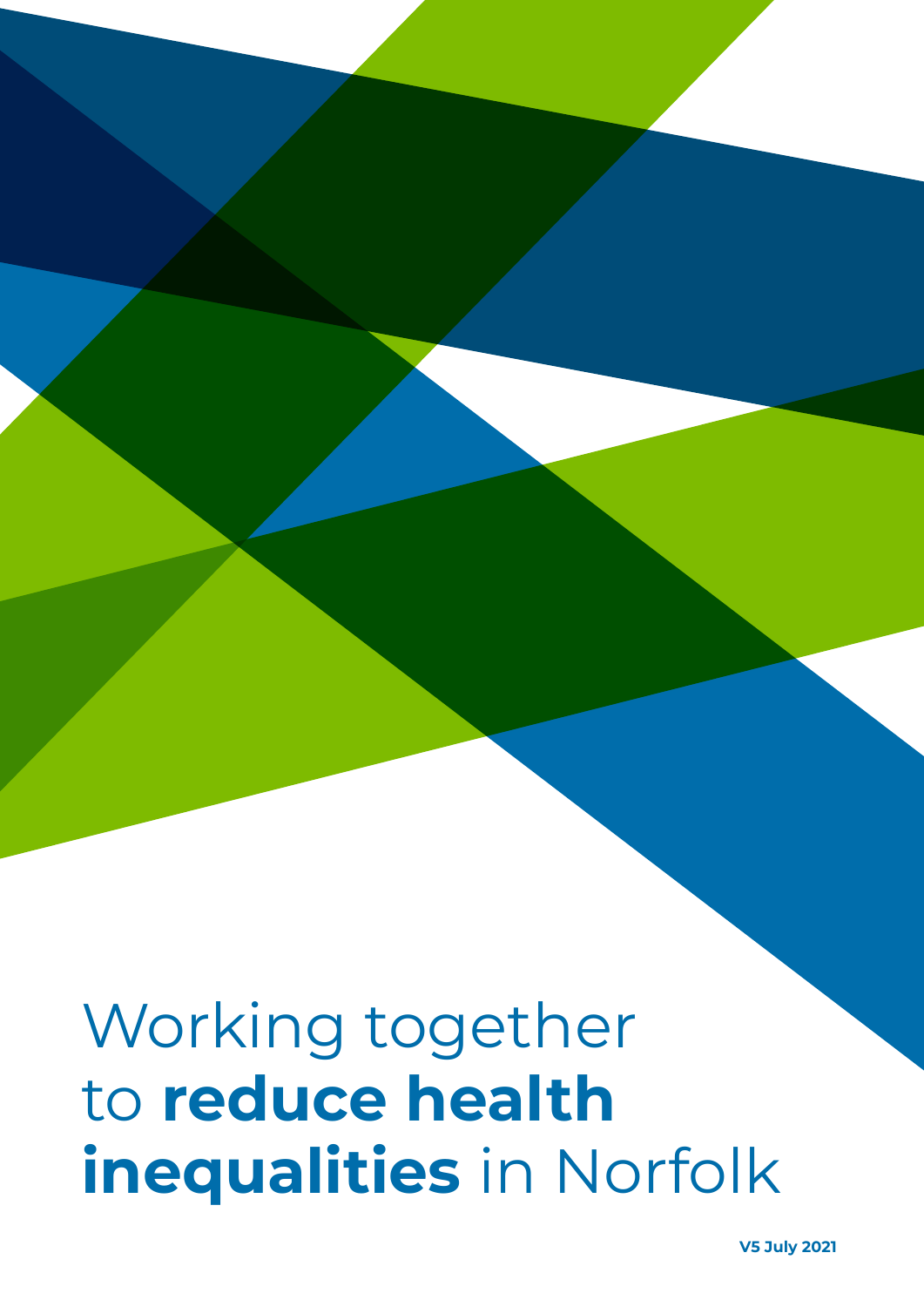### **Why are there differences in Health Outcomes?**

The differences in health outcomes between different groups can be due to experiences outside of their individual control. Choices available such as; access to education and training, job availability, household income, and access to food or leisure for example, may be determined by where somebody is born, lives and work. The opportunity to access good quality options impacts on quality of life and overall health outcomes such as healthy life expectancy. In the U.K. these differences are identified as health inequalities.

This resource has been created to support communities recovering from the impact of Covid 19 to create the conditions for positive health outcomes. It has been devised from national and local resources on improving health outcomes, pulled together to facilitate evidence-based action and good partnership working.

The table below identifies factors which influence health outcomes, demonstrating the influence organisations and local services can have on improving outcomes for all.

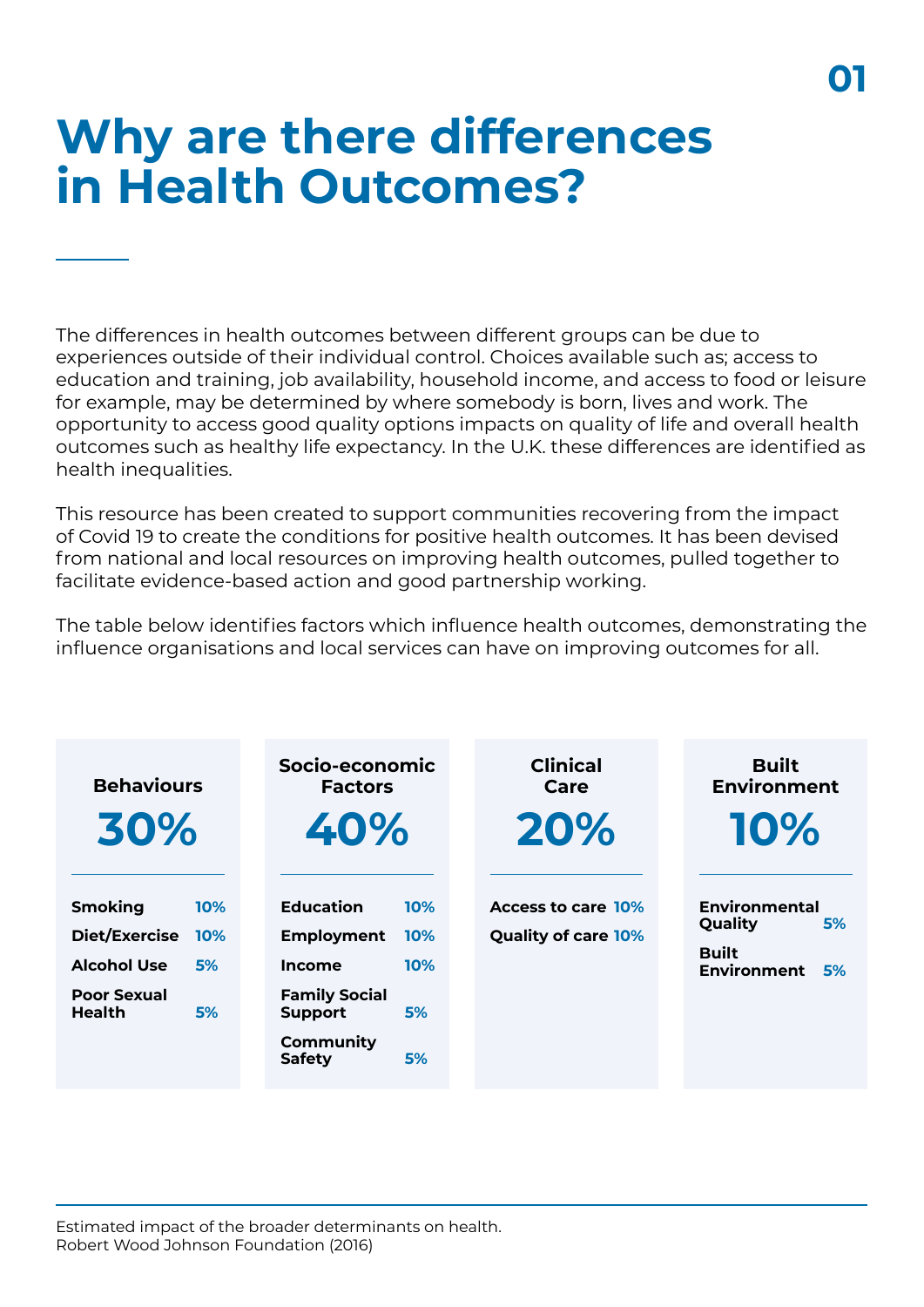The home, education, work and environment of a resident has the biggest impact on their health outcomes throughout their life **– Place matters.**



Treatment alone cannot tackle health inequalities, rather local systems working together with strong leadership, joint planning, ambition and scale. " **NHS England, 2019**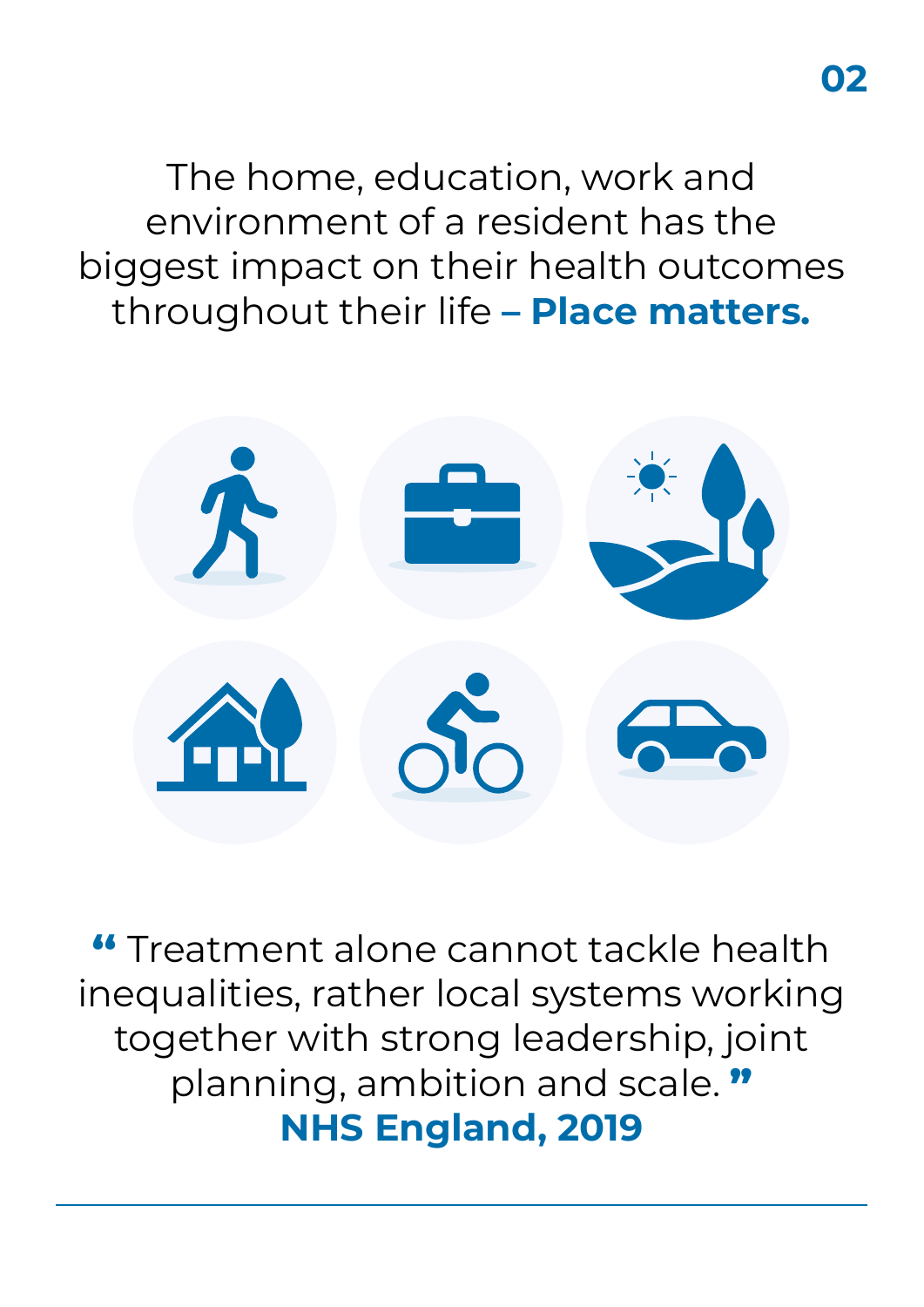## **What are we doing about it?**

**Covid 19 has made more obvious how the same health risk does not impact population groups in the same way. It has also brought communities and services together to respond to need and create the building blocks for positive change.**

Services currently exist as a complex network of reactions and responses - The assumption is that activities are already in place and that it is not a blank slate. However, partners are invited to take a step back from their services and system pressures - reviewing the issues and responses as a whole. This 'whole system' approach will provide the evidence of impact on long term, entrenched issues.

### **How can we ensure we are responding appropriately, effectively and efficiently?**

Working together, organisations and communities can influence and create change in these quadrants, to have an influence on health outcomes.

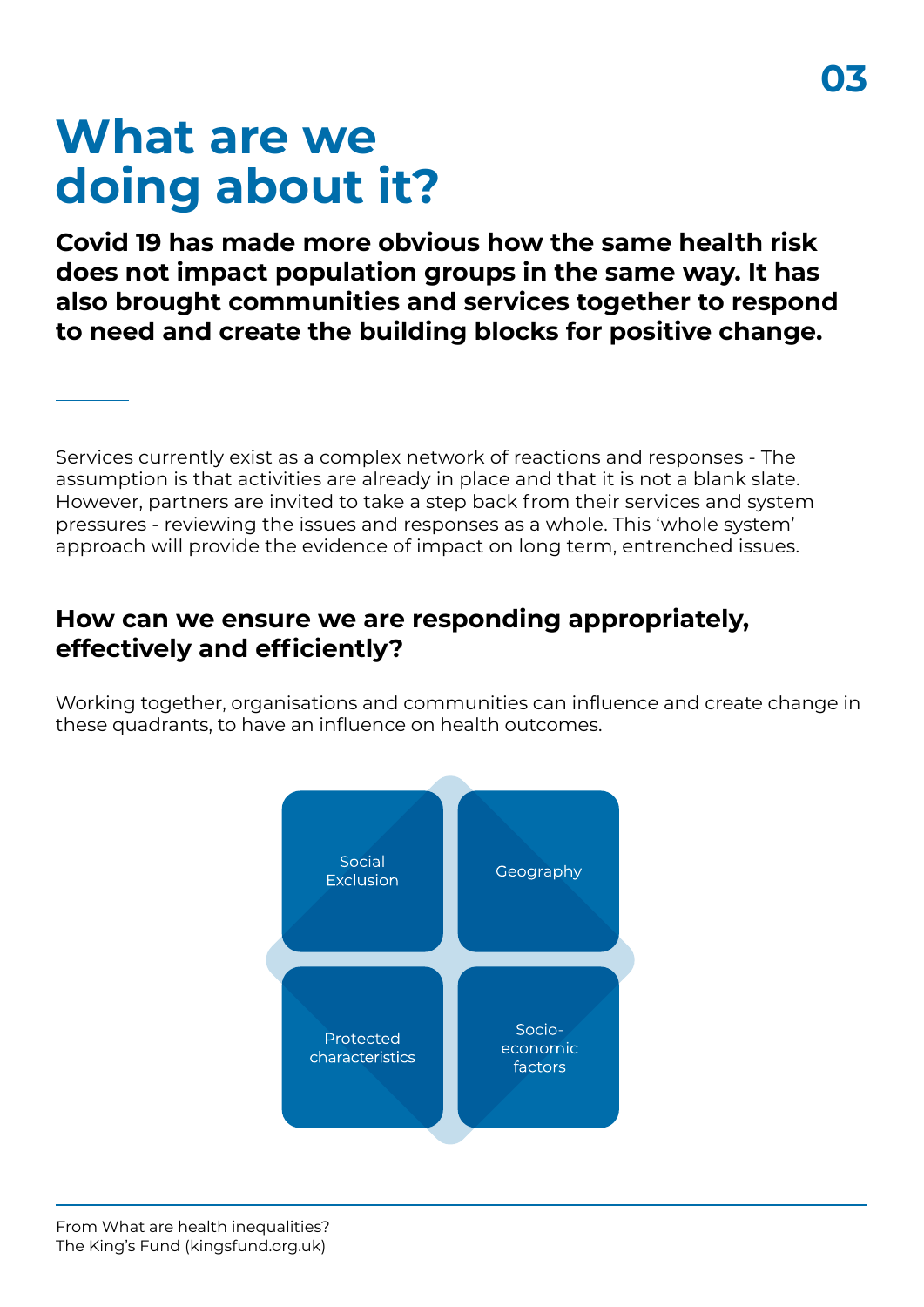## **Norfolk Health Inequalities Toolkit**

**This toolkit has been codesigned to aid locality partners to apply a systemwide approach to health inequalities. It brings together ways of working and templates for use by a range of organisations and partners on place. Managing data, relationships and ideas in order to create meaningful action.**

It is designed to aid organisations establishing a locality partnership to work towards achieving meaningful change for the people in their area. It can also be used to focus the thinking of an existing community group by mapping need, and using evidence, channelling local expertise to tackle entrenched issues. It is intended for local organisations, working together to consider the whole of the issue and the right solutions using asset-based models which promote local action.

### **This toolkit will guide local partnerships to:**

Map the needs of a local area and spot any gaps in local systems. Develop a local area action plan to address the factors feeding health inequalities.

Engage target communities.

Evaluation Planning - Measure progress against addressing these factors.

Implement a local area action plan.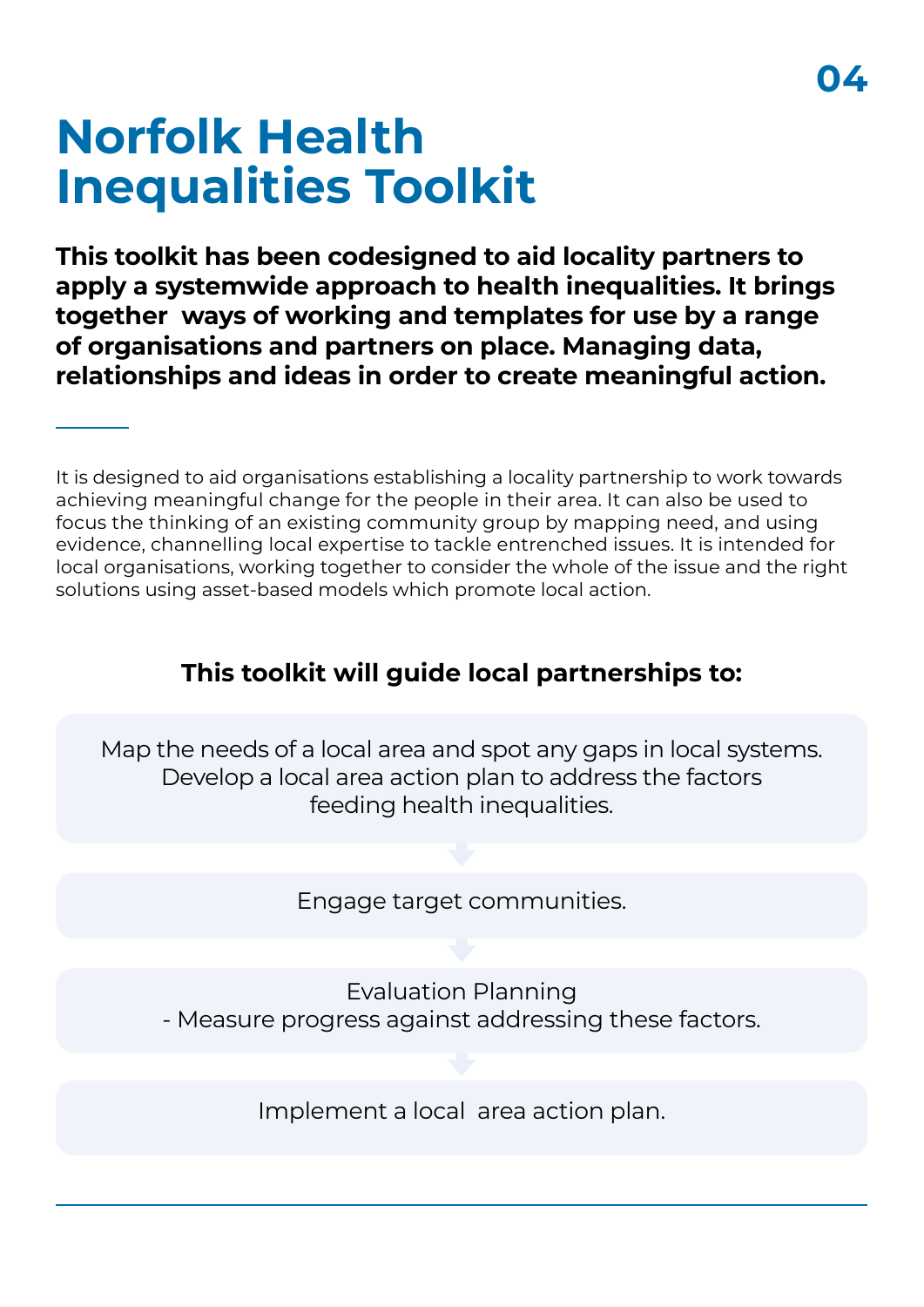### **How to use this toolkit**

**This toolkit provides 4 interactive checklists which can be used across all sectors to identify opportunities to improve population health.** 

- **Mapping the system**
- **Strengthen community action**
- **• Evaluation planning**
- **Implementation**

Although it is recommended that each stage is worked through in order, so as to identify areas for development, it is also possible to use them individually.

In order to ensure maximum impact, we recommend that all stages are undertaken with a small, multiagency team of stakeholders.

Each stage includes templates, links to external resources and a series of tools. These tools are included in order to comprehensively capture understanding of the issue and manage the information collated.

Partnerships are encouraged across localities to use this toolkit and share knowledge and progress with each other.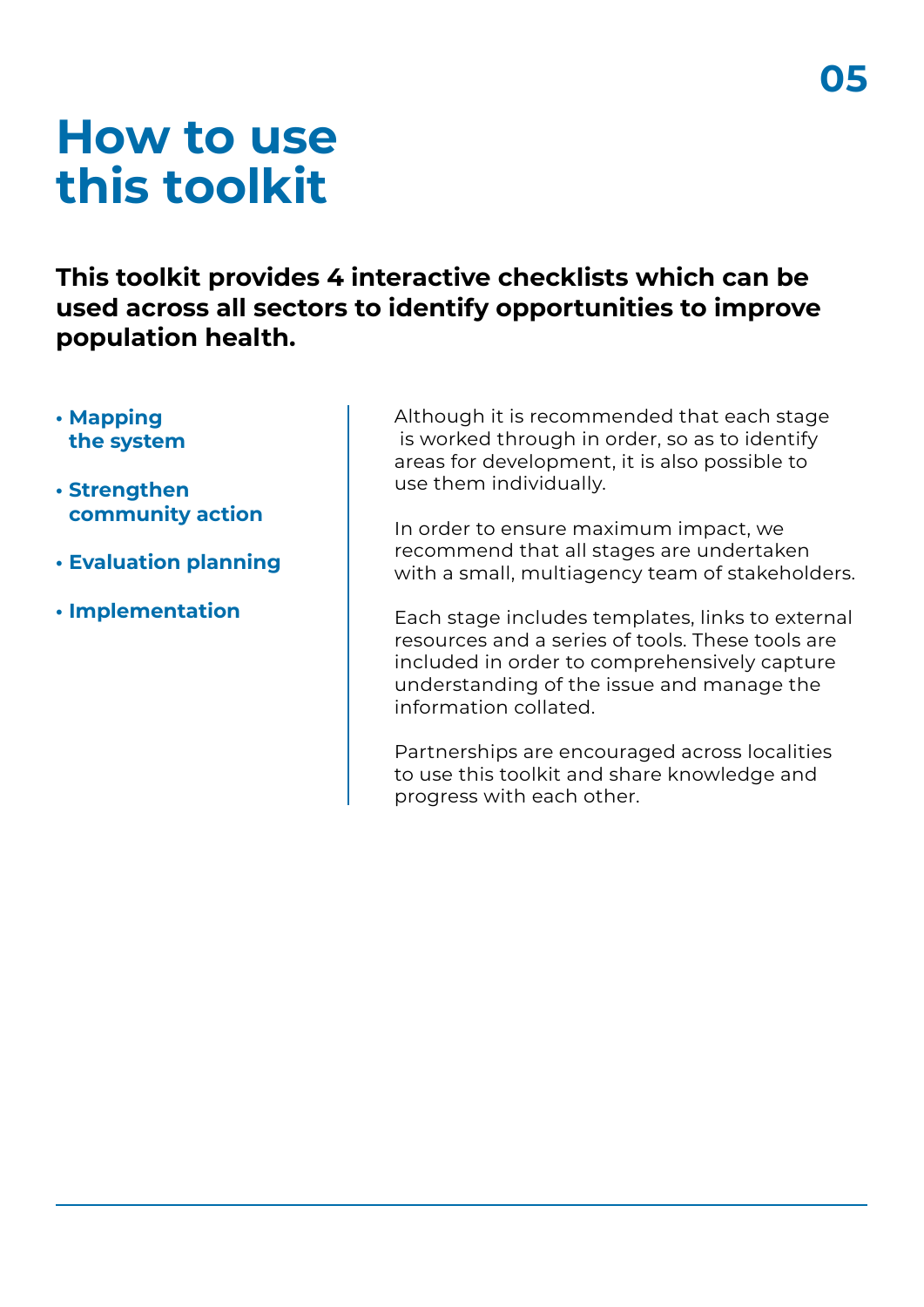## **Mapping the System**

**This stage is not only the starting point, but the most important, and done thoroughly, will provide a blue print for action.**

#### **• Mapping the system**

- **Strengthen community action**
- **• Evaluation planning**
- **Implementation**

#### **Locality partners should consider at this stage:**

What national, local and organisational data is relevant to the area of interest and whether there are any gaps.

This will help identify target communities and resources in the locality, starting from a position of strength by considering the assets of the place.

This stage also identifies the assets available, including organisations, people and resources.

There also needs to be consideration given to which stakeholders need to be engaged with the process to create change.

This stage asks what data and intelligence partners have, what resources may be available and what governance arrangements there will be in place. It may be that some partners have already completed similar exercises, in which case these could be utilised and built upon in line with this resource.

### **By the end of this stage the locality partnership will have:**

- Produced a data-supported overview of the area's health inequalities and gained commitment from a range of stakeholders to drive forward change.
- Used the population intervention triangle (PIT) to assess what available assets are in the locality, using templates provided.
- Started developing the local area action plan.
- Link the desired outcomes with the resources available using a Theory of Change Logic Model.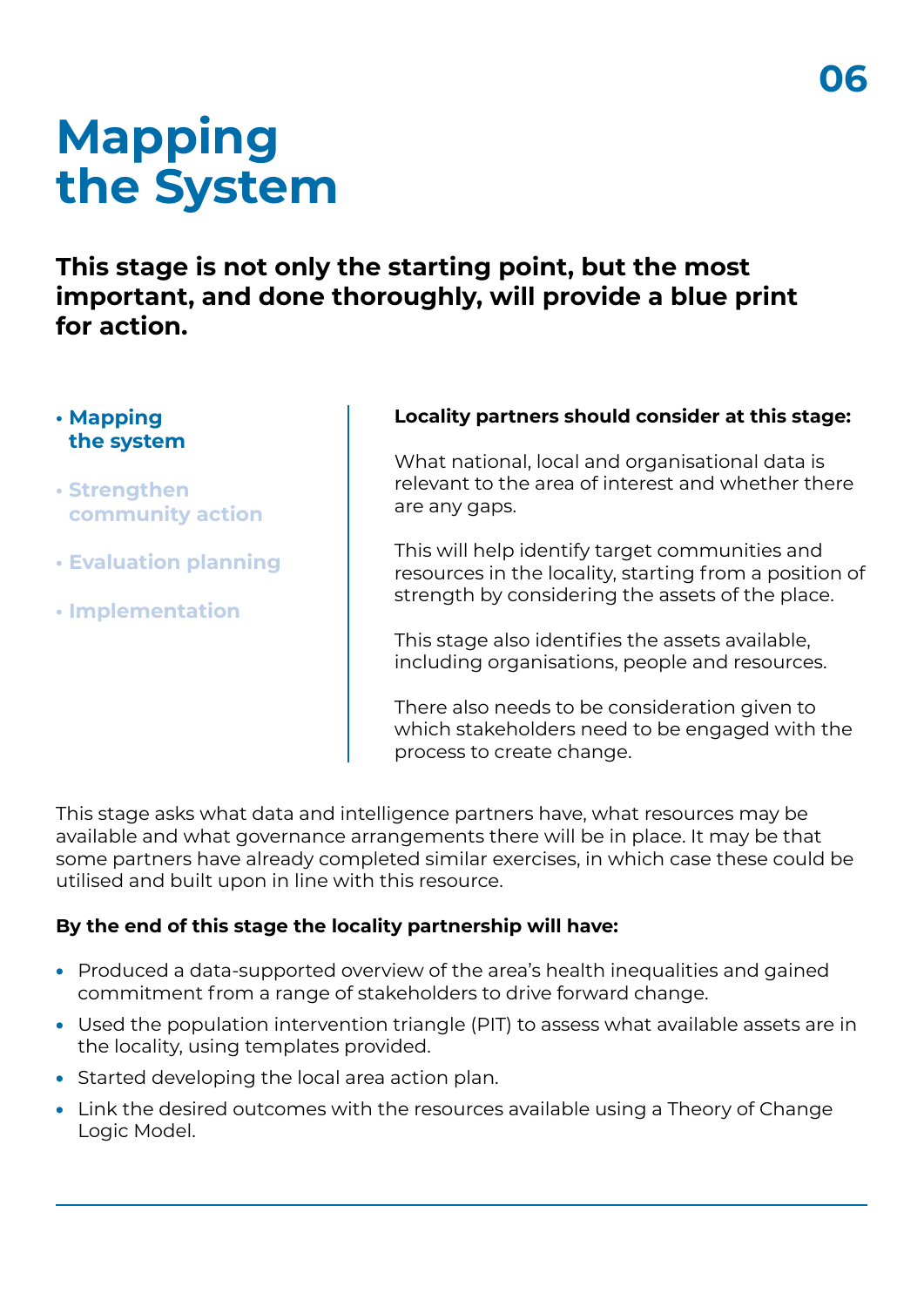## **Strengthen community action**

**This second checklist helps understand community assets and capacity within the area. It suggests ways in which to engage with communities and move towards meaningful co-production of activities.**

- **Mapping the system**
- **Strengthen community action**
- **• Evaluation planning**
- **Implementation**

This stage involves planning engagement with target communities and guides partners to expand the local area development plan into a community-owned development plan, taking account of community needs and priorities within the locality.

Understanding the community, and ensuring that the community voice is heard, as well as assets built on, is a critical part of the process. The result should be community owned action.

### **By the end of this stage the locality partnership will have:**

- Identified the best route or service to engage with the community.
- Enabled community involvement in planning the response to health inequalities.
- Produced an expanded action plan which combines the knowledge of local data and local actions for improvement (from the 'Mapping the system stage') with the community's needs and concerns.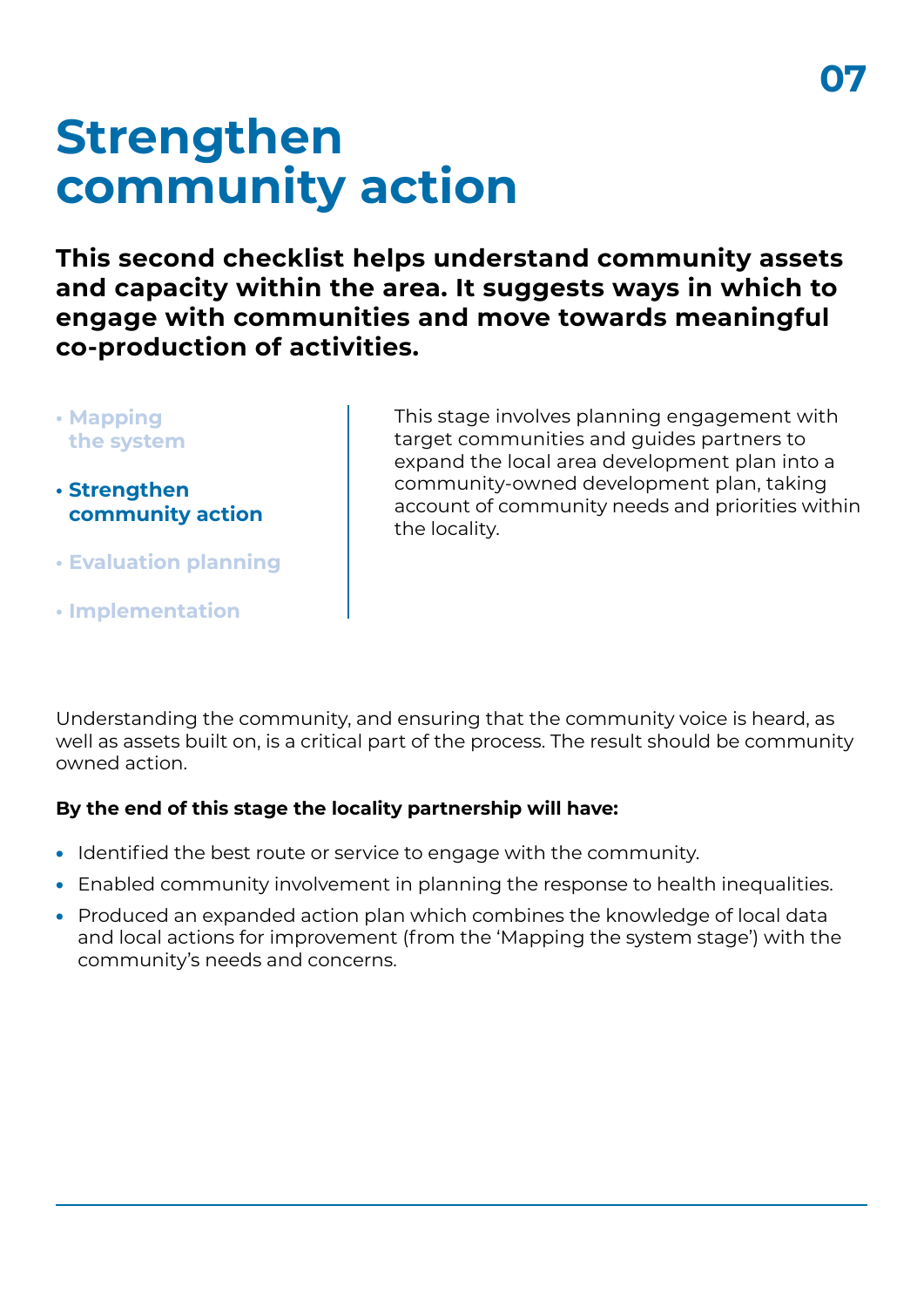## **Evaluation Planning**

**To guide future plans for your locality, this stage guides locality partners through the process of measuring effectiveness of the actions within the local area development plan.**

- **Mapping the system**
- **Strengthen community action**
- **• Evaluation planning**
- **Implementation**

Evaluation must be considered before the implementation of a local area development plan. This is to ensure that partners have set clear, measurable goals. Partners will then be able to monitor and modify activities, demonstrating what has and hasn't worked and why. These insights will be shared to form a bank of good practice to guide future partnership working across Norfolk.

Knowing what to measure, ensuring the impact on a broad range of determinants is not missed, as well as 'soft outcomes' is difficult but not impossible.

This stage also ensures that the most vulnerable are protected and not adversely impacted by intended actions.

Most organisations will have their own tools available which can inform joint assessment.

#### **By the end of this stage locality partners will have:**

- Checked the desired outcome can be achieved with the resources available
- Assessed the potential impact on vulnerable groups
- Assessed measures needed to track progress against desired outcomes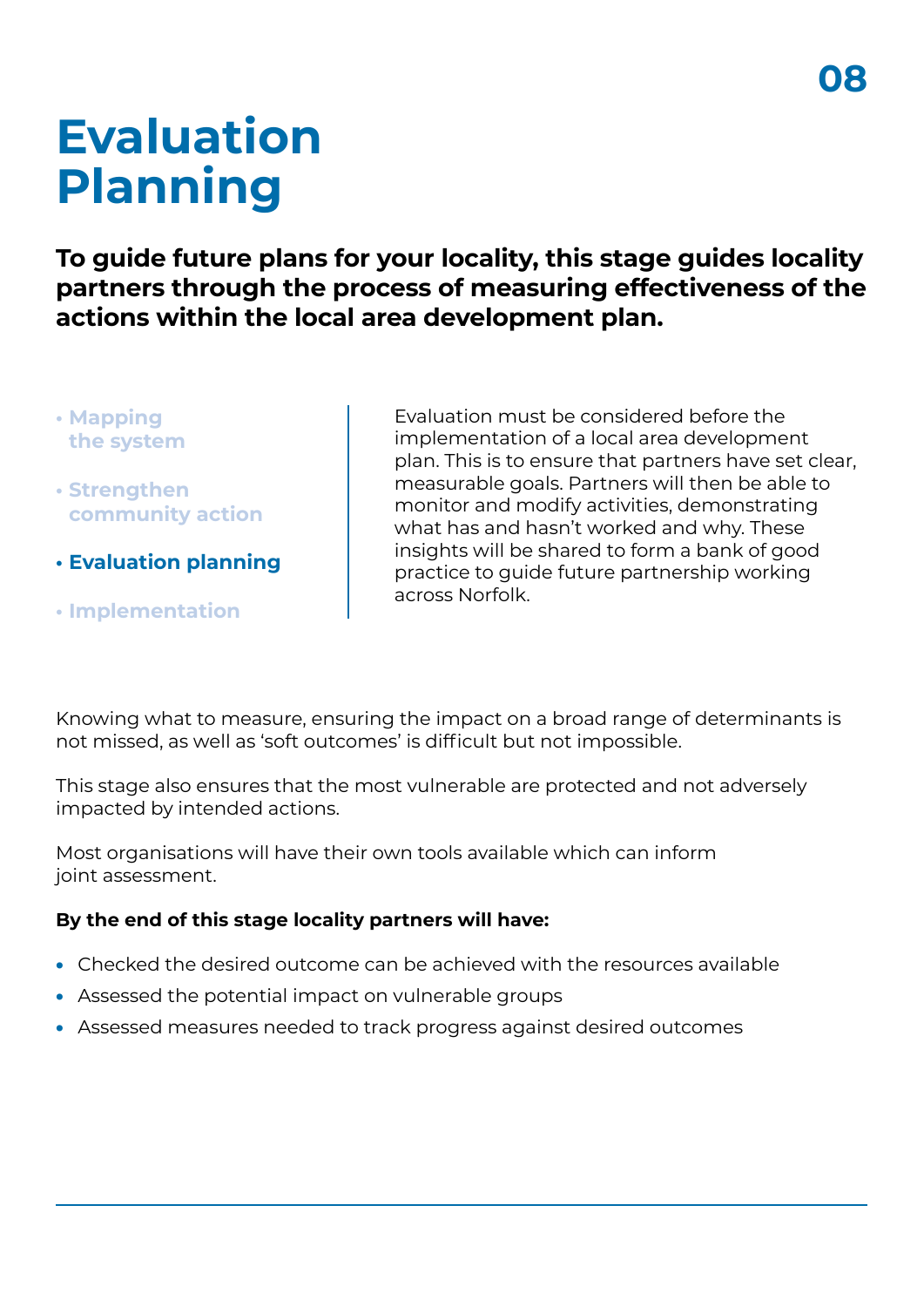# **Implementation**

**This final checklist is a chance to reflect on the work to date. The various templates and considerations can now be gathered and distilled in order to complete the local area action plan with clear links between actions identified and outcomes sought, having already assessed how intended actions will be fair and equitable to your residents.**

- **Mapping the system**
- **Strengthen community action**
- **• Evaluation planning**
- **Implementation**

If not already identified, now is the time to consider how to embed sustainability and give to or share ownership with the community in designing the actions identified in the local area development plan.

The local area development plan should be most of the way towards completion by the time you get to the implementation stage. This alongside the theory of change logic model should provide the impetus for action.

It is now up to partners in the locality to take practical steps to achieve a systemwide approach.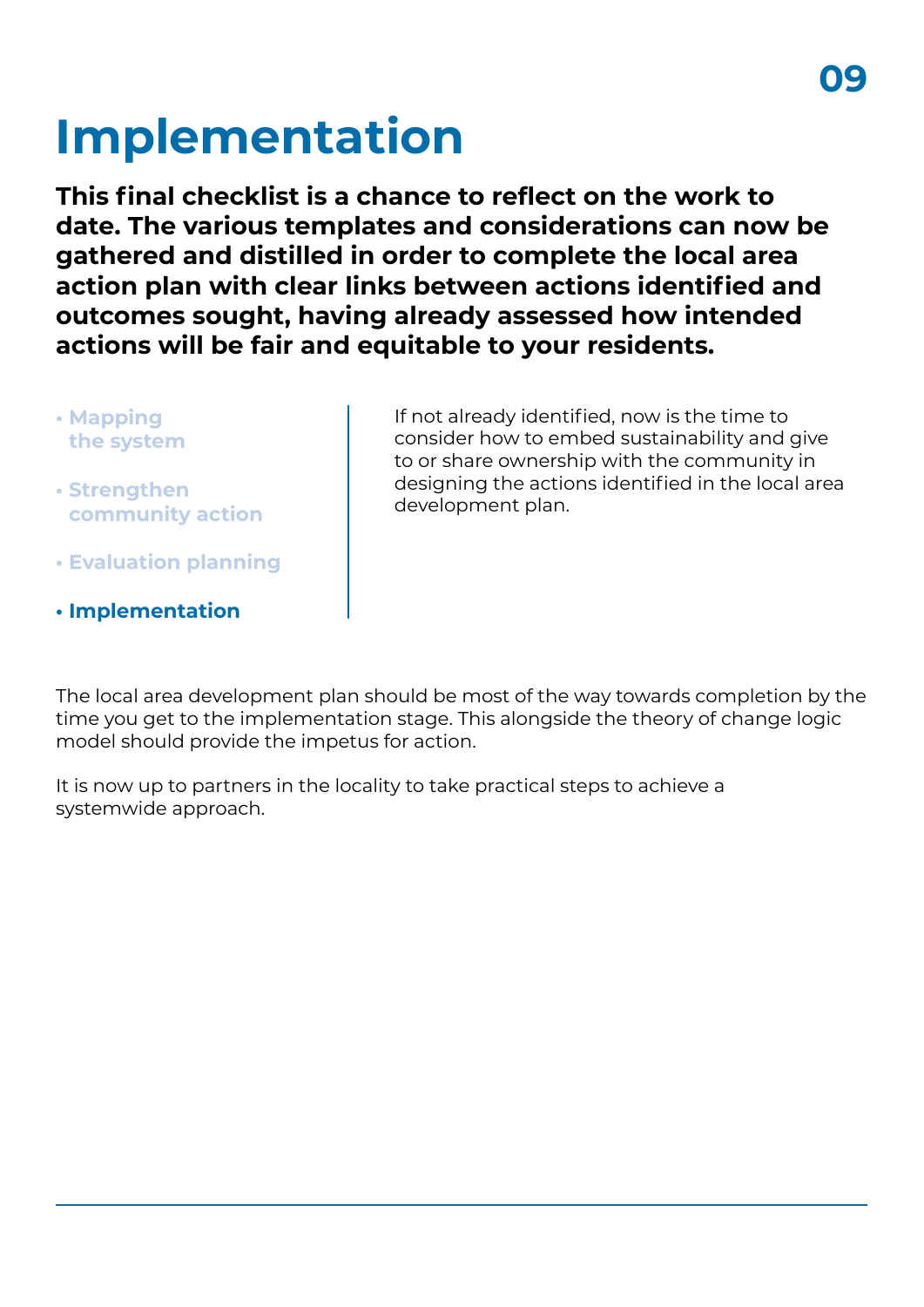### **1. System Mapping**

- **• Summary of prioritised Intelligence**
- **• Summary of agreed Infrastructure**
- **• Civic Assessment Summary**
- **• Service Based Assessment Summary**
- **• Community Assets Summary**

### **2. Strengthening Community Action**

- **• Summary of Effective Engagement with local Community**
- **• Summary of building capacity and sustainability of community action**

### **3. System Mapping**

- **• Summary of agreed evaluation framework**
- **• Summary of OBA measures and indicators**
- **• Summary of HEAT identified priorities**
- **• Summary Theory of Change Logic Model**

### **4. Implementation**

- **• What**
- **• Why**
- **• When by**
- **• Who by**

The toolkit can be found **[here](https://www.norfolkinsight.org.uk/resource-health-inequalities-toolkit/).**